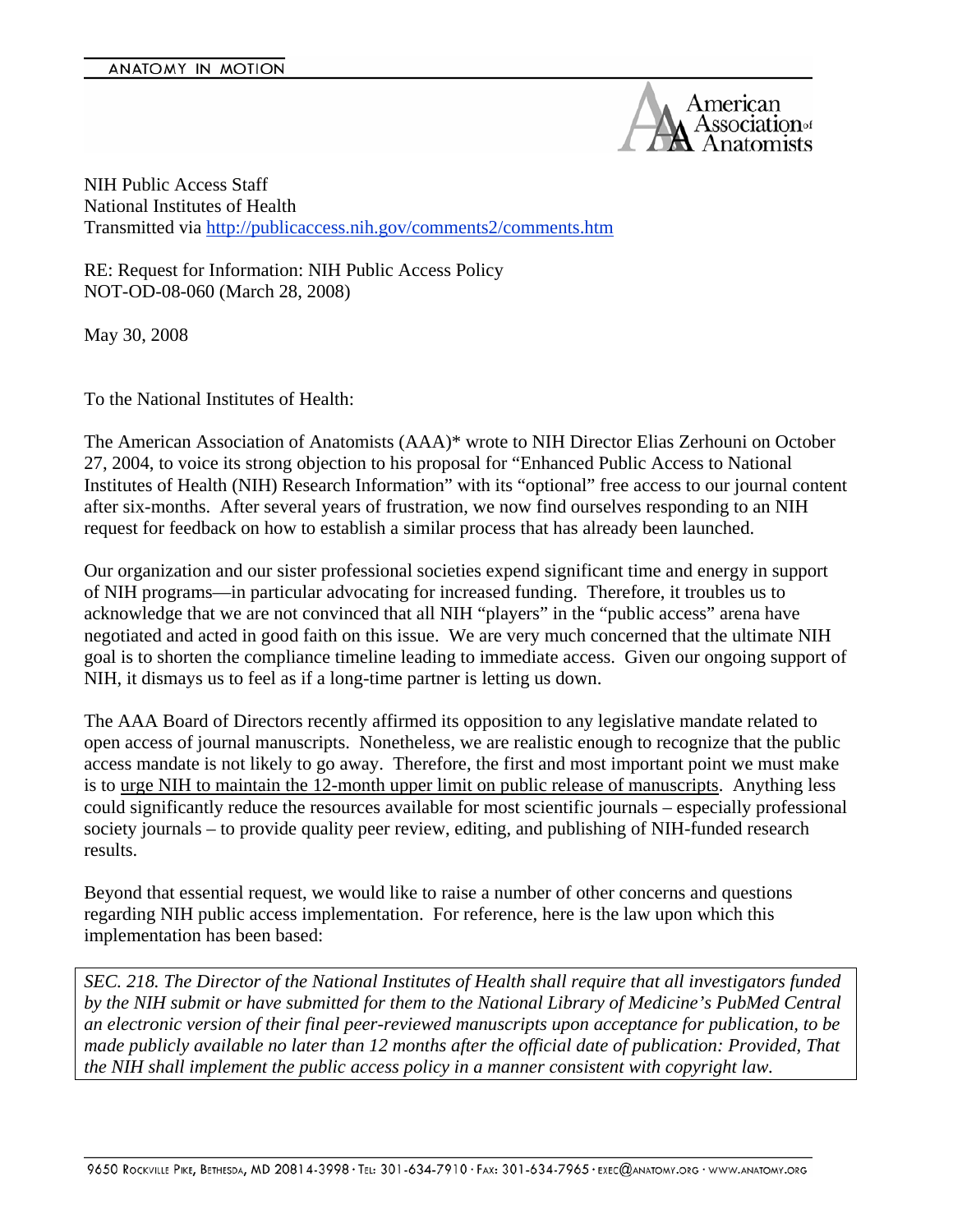# **Why Doesn't Compliance = Compliant?**

AAA's scientific research journals—*The Anatomical Record* and *Developmental Dynamics*—are now fully compliant with the NIH's current public access policy, as mandated by Congress. Upon publication of each issue, our publisher will deposit the final *peer-reviewed* version of all NIH-funded articles to PubMed Central (PMC) and authorize public availability 12 months after publication. Although we object to the mandate, we are abiding by it.

However, this compliance apparently does not make us compliant enough for NIH. Only journals that make the final *published* version of NIH-funded articles available to PMC within 12 months will appear on the NIH list of compliant journals, the list that researchers are encouraged to check prior to submitting a manuscript for publication.

Why doesn't actual compliance with the law entitle a journal to appear on this list? Why is NIH misleading our prospective authors by not acknowledging that we are, indeed, compliant? Isn't it NIH that is out of compliance for seeking to go beyond the law and penalizing those who are actually fulfilling the terms of the congressional mandate?

#### **"in a manner consistent with copyright law"**

While we are not experts on congressional intent, we find it difficult to believe that "in a manner" consistent with copyright law" was meant to be the congressional equivalent of "make copyright someone else's problem." Nonetheless, that is precisely what NIH has done. Researchers are told by NIH that the first step in complying with the public access policy is to "Address Copyright. Before you sign a publication agreement or similar copyright transfer agreement, make sure that the agreement allows the paper to be submitted to NIH in accordance with the Public Access Policy."

With that brief instruction, NIH appears to think that the congressional intent has been followed. Copyright protection is intended to give the copyright holder the right to determine who can adapt the work to other forms. In reality, NIH has simply redefined the term "copyright" to suit its PMC model, forcing authors to comply because of their dependence on NIH grant support.

The copyright issues raised by implementation of this policy have been addressed in lengthy documents submitted to NIH by both commercial and non-profit publishers. We list just some of these issues here:

- a. PMC is reformatting and altering submitted author manuscripts. Why is this preferable to linking to the originally published document?
- b. NIH is exceeding its legal mandate by distributing copies of the PMC version to Web sites hosted outside the U.S., depositing manuscripts on an international mirror site with plans for additional such sites. How do these sites serve the needs of U.S. taxpayers?
- c. How will international copyright considerations be addressed to protect rights holders?

These issues raise important questions and concerns regarding copyright protections that would prevail both within and outside U.S. borders. By appropriating and redefining copyright in this manner, NIH has clearly gone beyond congressional intent in regard to making manuscripts publicly available and has disregarded congressional intent related to consistency with copyright law.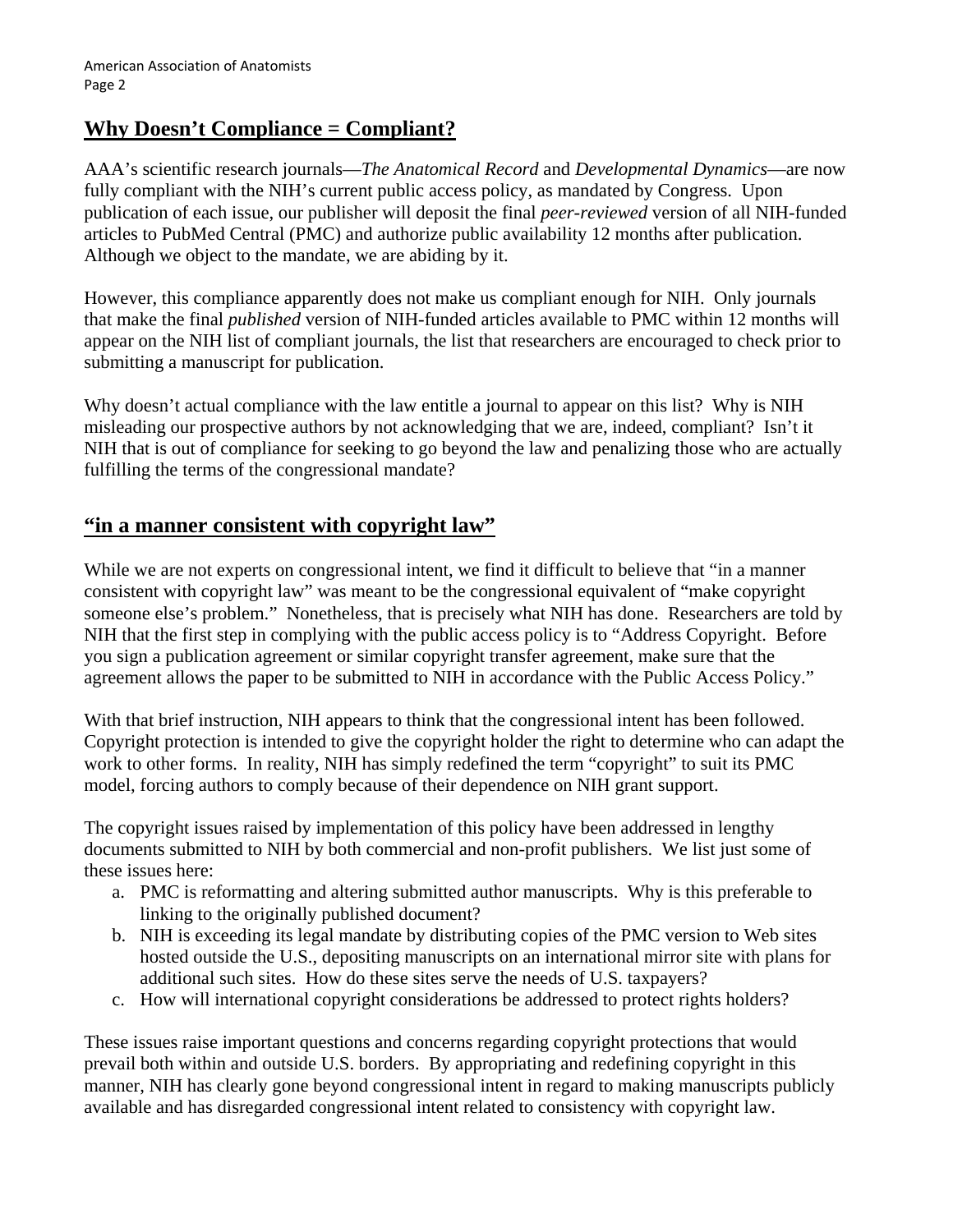# **Compensation for value added**

The research published in our journals is rarely obsolete within a year; it generally has a shelf life well beyond the 12-month public access window. When copyrighted articles are freely available online, their commercial value is significantly eroded. While NIH may pay for the actual research, it is the journal publisher who bears the expense of creating the publication—from peer review to copyediting, layout, production, distribution, and archiving both digitally and in print.

When publishers are no longer able to recoup these costs through subscription revenues (*i.e.*, from the readers), they will have to recoup them at the front end from the authors. We note that the NIH policy allows reimbursement of publication costs if they are "actual, allowable, and reasonable to advance the objectives of the award." We ask that NIH be more explicit about what is considered "allowable" and "reasonable" and make it very clear to grantees that funds may be used to cover open access fees. In addition, we would like to know how such funds will be identified in a grant and how much NIH has budgeted per year for publication costs.

# **If a tree falls, but we have no data…**

NIH appears more intent on drawing users to PMC than to connecting users with the final published article. Why else would NIH (1) refuse to link from PMC directly to the original journal and (2) use its own system of article identification (PubMed Identifiers) rather than adopt the widely- accepted Digital Object Identifier (DOI) as a means of identifying authoritative material and associating it with the rights holder of record? This extra identifier can only contribute to reader confusion and adds no apparent value.

Libraries make their journal purchasing decisions based on usage data. As journal usage moves from paper to electronic, the provision of detailed online usage data becomes more and more important. It is inevitable that the public access policy will cut into journal subscription revenue. NIH is drawing usage away from our online journals, then compounding this situation by not providing publishers with the comprehensive usage statistics that would enable us to assess the impact of this policy.

#### **Reversing gears on review articles**

NIH previously encouraged publishers to add review articles to journals as a way to sustain our subscription base under the voluntary policy. The revised mandatory public access policy now calls for the submission of review articles to PMC. Journal editors commission review articles based on the scientific expertise of scientists; they are not based on specific research projects supported by NIH research grants.

We request that NIH modify its guidelines to state that its deposit requirement only applies to peerreviewed manuscripts that report findings of empirical research and does not apply to literature reviews. NIH might consider review articles as "low-hanging fruit" in regard to possible changes in the public access policy. It is a simple change that the scientific publishing community would appreciate.